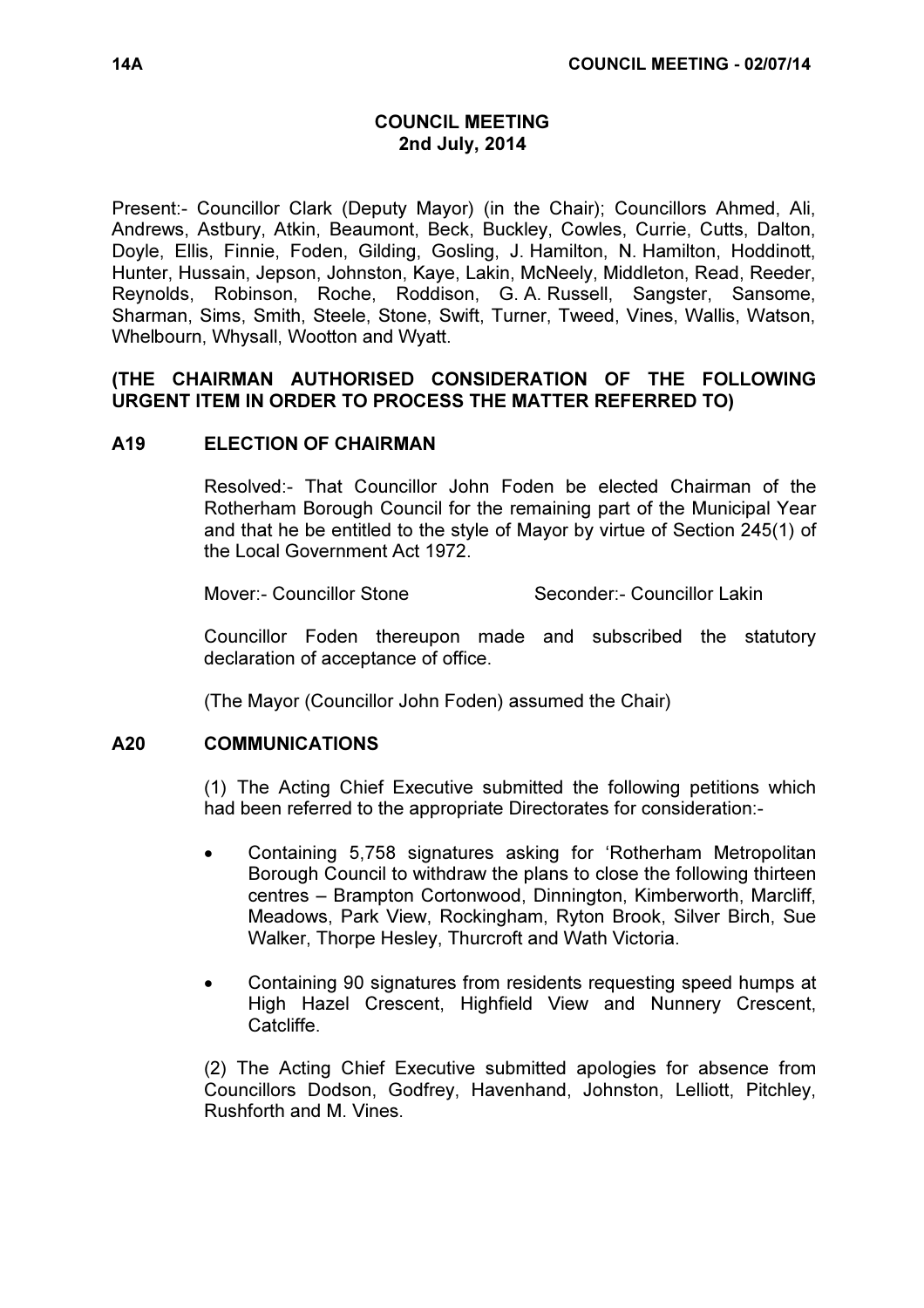#### A21 QUESTIONS FROM THE PUBLIC

 A member of the public asked would the Chairman define what was "Bullying", in relation to the RMBC Code of Conduct?

Councillor Gosling, Chairman of the Standards Committee, referred to the section of the Code of Conduct and explained that Elected Members were obliged not to bully any person. The Code did not define bullying. Therefore, when an allegation of bullying was being considered account would be taken of any reasonable definition that was available for example in dictionaries, H.R. policies or from the Advisory, Conciliation and Arbitration Service (ACAS).

In a supplementary question the member of the public expressed his disappointment that bullying could not be specifically defined and referred to a complaint at a Parish Council and asked how this could be addressed if there was no definition.

Councillor Gosling, Chairman of the Standards Committee, referred the member of the public back to his original answer above.

### A22 STANDARDS COMMITTEE

 Resolved:- That the reports and minutes of the meeting of the Standards Committee (Section B) (pages 1B to 5B) be adopted.

Mover: Councillor Gosling Seconder: Councillor Sims

# A23 CABINET MINUTES

 Resolved:- That the reports and minutes of the meetings of the Cabinet (Section C) (pages 1C to 12C) be adopted.

Mover:- Councillor Stone Seconder:- Councillor Lakin

#### A24 DELEGATED POWERS

 Resolved:- That the reports and minutes of the meetings of Cabinet Members as listed below be adopted:-

- Children, Young People and Families Services Pages 59D to 72D (Section D)
- Communities and Cohesion Pages 39E to 43E (Section E)
- Culture and Tourism Pages 34F to 36F (Section F)
- Regeneration and Development Pages 55G to 75G (Section G)
- Adult Social Care Pages 50H to 53H (Section H)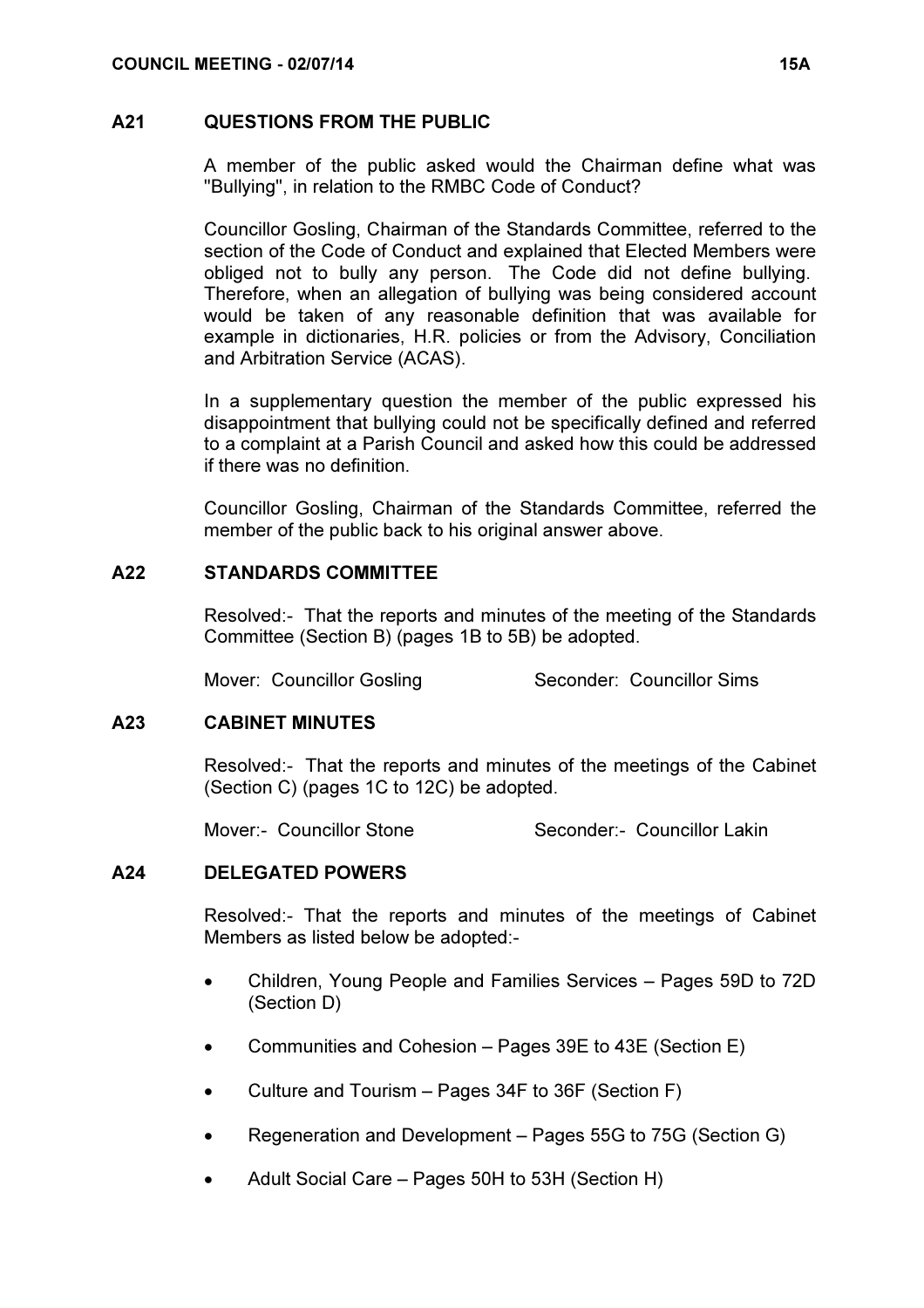- Safe and Attractive Neighbourhoods Pages 60J to 73J (Section J)
- Health and Wellbeing Pages 30K to 34K (Section K)
- Waste and Emergency Planning– Pages 36L to 42L (Section L)
- Deputy Leader Pages 31N to 34N (Section N)
- Education and Public Health Pages 1F to 3F (Section F)
- Adult Social Care Pages 1H to 11H (Section H)
- Safe and Attractive Neighbourhoods Pages 1J to 10 J (Section J)

Mover:- Councillor Stone Seconder:- Councillor Lakin

# A25 AUDIT COMMITTEE

 Resolved:- That the reports and minutes of the meeting of the Audit Committee (Section P) (Pages 22P to 28P) be adopted.

Mover:- Councillor Kaye Seconder:- Councillor Sims

# A26 LICENSING BOARD

 Resolved:- That the reports and minutes of the meeting of the Licensing Board (Section Q) (Pages 26Q to 3Q) and Section P (Pages 1P to 2P) be adopted.

Mover:- Councillor Dalton Seconder:- The Mayor

(Councillor John Foden)

# A27 HEALTH AND WELLBEING BOARD

 Resolved:- That the reports and minutes of the meeting of the Health and Wellbeing Board (Section S) (pages 76S to 91S) be adopted.

Mover:- Councillor Doyle Seconder:- Councillor Lakin

# A28 PLANNING BOARD

 Resolved:- That the reports and minutes of the meetings of the Planning Board (Section T) (pages 60T to 73T) be adopted.

Mover:- Councillor Atkin Seconder:- Councillor Smith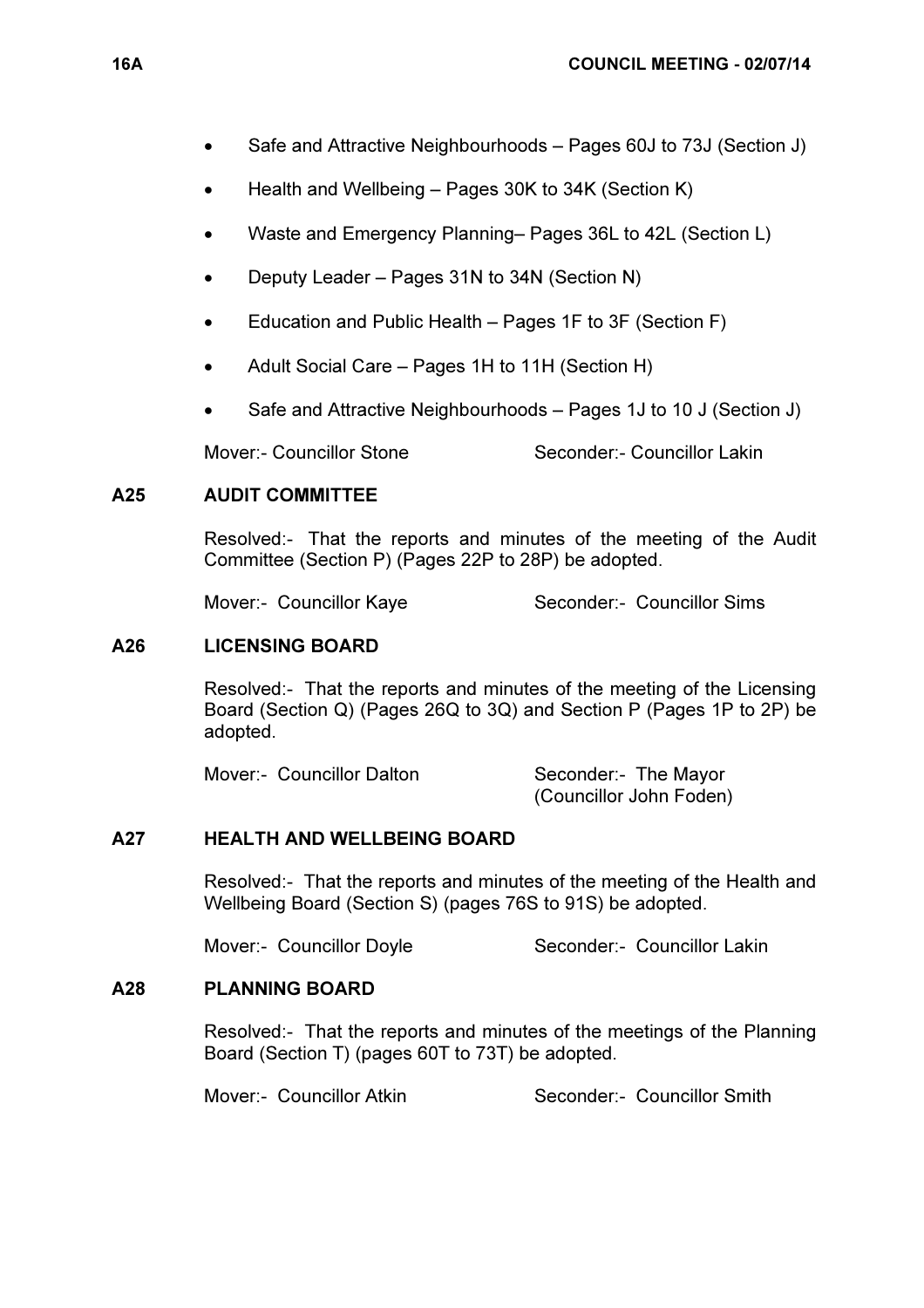#### A29 QUESTIONS TO CABINET MEMBERS

 (1) Councillor C. Vines why could the revenue not be raised from the disposal and sale of assets to fund some of the Children's' Centres you were closing?

Councillor Wyatt explained that the Council did not want to close Children's Centres, but found itself in a position where the funding had been withdrawn by Central Government. However, in disposing or selling any of its assets, the Council would receive a capital receipt. Under Local Authority legislation, regulations and professional accounting rules, the Council was not able to use a capital receipt to fund the ongoing operational cost of its services.

Councillor Vines confirmed that he would be willing to forego his Special Responsibility Allowance and £1,000 from his basic allowance if other Councillors followed suit in order to keep some of the Children's Centres open.

Councillor Wyatt pointed out that the cost of keeping the Children's Centres open would be in the region of £2 million.

(2) Councillor Hunter asked about the new build school for the Eastwood area and asked if this school be a PFI financed school project and if so what cost would this add further to the already overstretched Council debt and budget burden to RMBC?

Councillor Wyatt explained that this was not a PFI project. Funding had been obtained from the DfE with Rotherham Council providing an additional £2 million of borrowing to meet the project's total costs.

(3) Councillor Cutts asked did RMBC employ through agency staff exemployees of RMBC dismissed or made redundant on seasonal work.

If so did the Council endorse the zero hour contracts imposed upon most of the agency staff they suppllied to RMBC?

Councillor Lakin explained that there had been much interest in the media of late over zero hour contracts with concerns being expressed about increasing use of this method of employment by some organisations in a manner that could be perceived to be exploitative.

The Council had always made use of casual workers who registered an interest in undertaking a particular type of work on an as and when basis.

Casual work by its nature was generally infrequent, for instance to cover for short term sickness absence or for very particular types of work which only occurred in specific short term circumstances, an example being exam invigilators around May/June.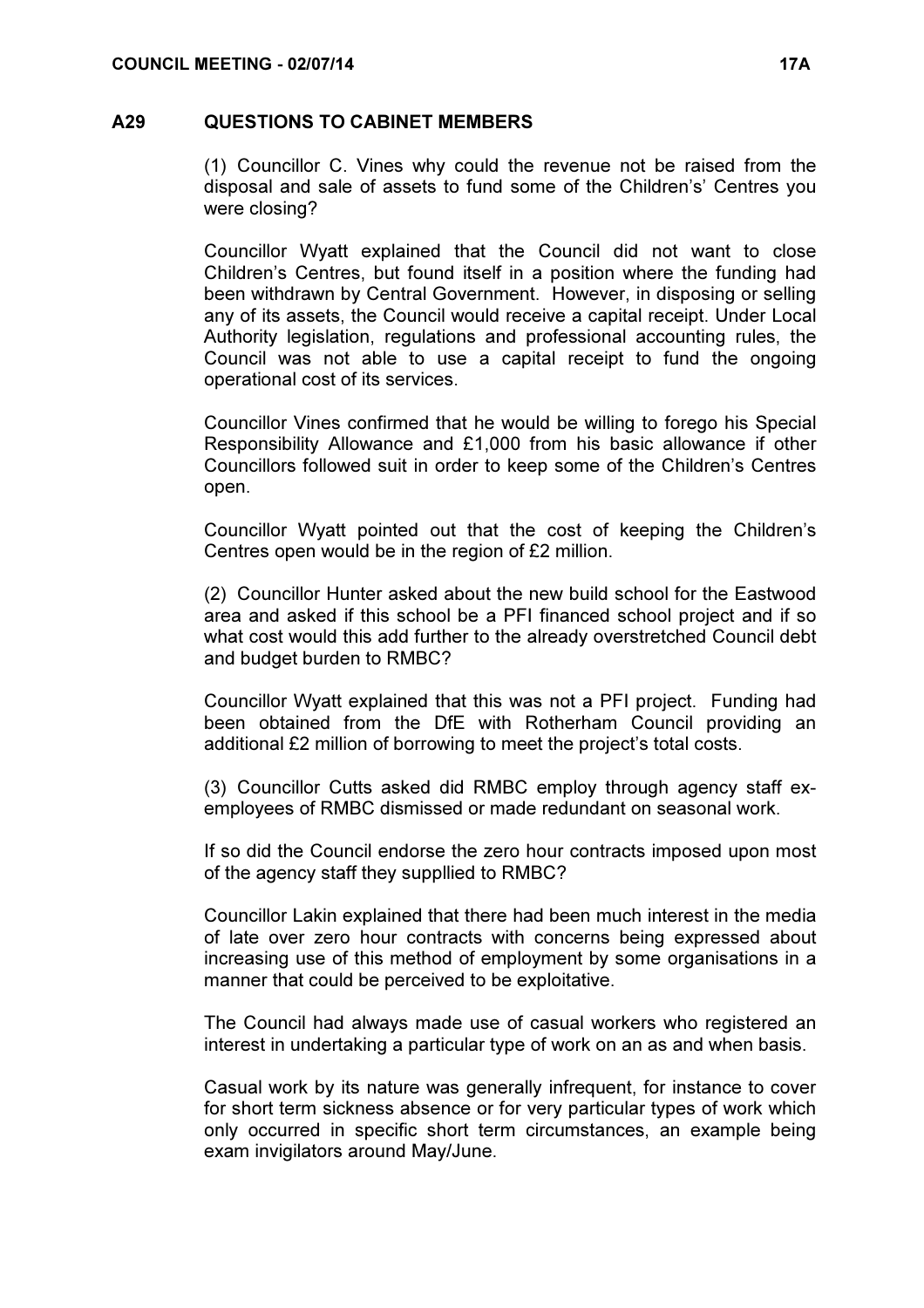Casual workers applied for such work understanding that its nature would be infrequent and equally that they were free to turn down any offers of work when they arose. Indeed, this could be part of its attraction.

Casual workers received the same rates of pay and holiday entitlement as contracted hour employees. Holiday entitlement was calculated by aggregating any periods of work that they may undertake over a period of time for which they were recompensed with appropriate sick pay. Statutory sick pay and maternity pay was paid in appropriate circumstances subject to qualification rules.

Casual workers may at any time opt to join the Local Government Pension Scheme and teachers working on a casual basis were enrolled into the pension scheme from day one.

The usage of these employees was also monitored and where it became clear that a casual worker had been asked to work on a very frequent and continuous basis, then they would normally be offered a contract of employment with guaranteed contractual hours.

The hours worked by casual employees over the 2012/13 tax year equated to only 63 full time equivalent employees or 1% of the Council full time equivalent workforce.

It was possible that workers supplied by an Agency may have previously been employed by the Council. It would not be the Council's intention to work with someone who the Council had dismissed where this was for grounds of gross misconduct. Agencies were responsible for undertaking their own pre-employment checks, which would vary dependant on the job performed and also would take up references on behalf of their employees. Currently the only limitation on organisations covered by the Redundancy Modifications Order (1996) such as local Councils, was that anyone made redundant from a public body must have a minimum of a four week break in employment.

While invoices for time worked by any Agency worker would ultimately come through to the Council to be paid via Procurement colleagues, local service managers were responsible for accepting employees supplied on the day.

(4) Councillor Reynolds asked why did RMBC not record all Council meetings and put the unedited recording on the Council website so as to make it available for all citizens to see as they were many people with disabilities who could not get into the Town Hall including service men and women from the town who were based or serving away.

The Leader explained the Council was committed to openness and transparency and had been considering the recording and transmission of Council meetings. There were proposed new regulations (the Openness of Local Government Bodies Regulations 2014) which, if introduced,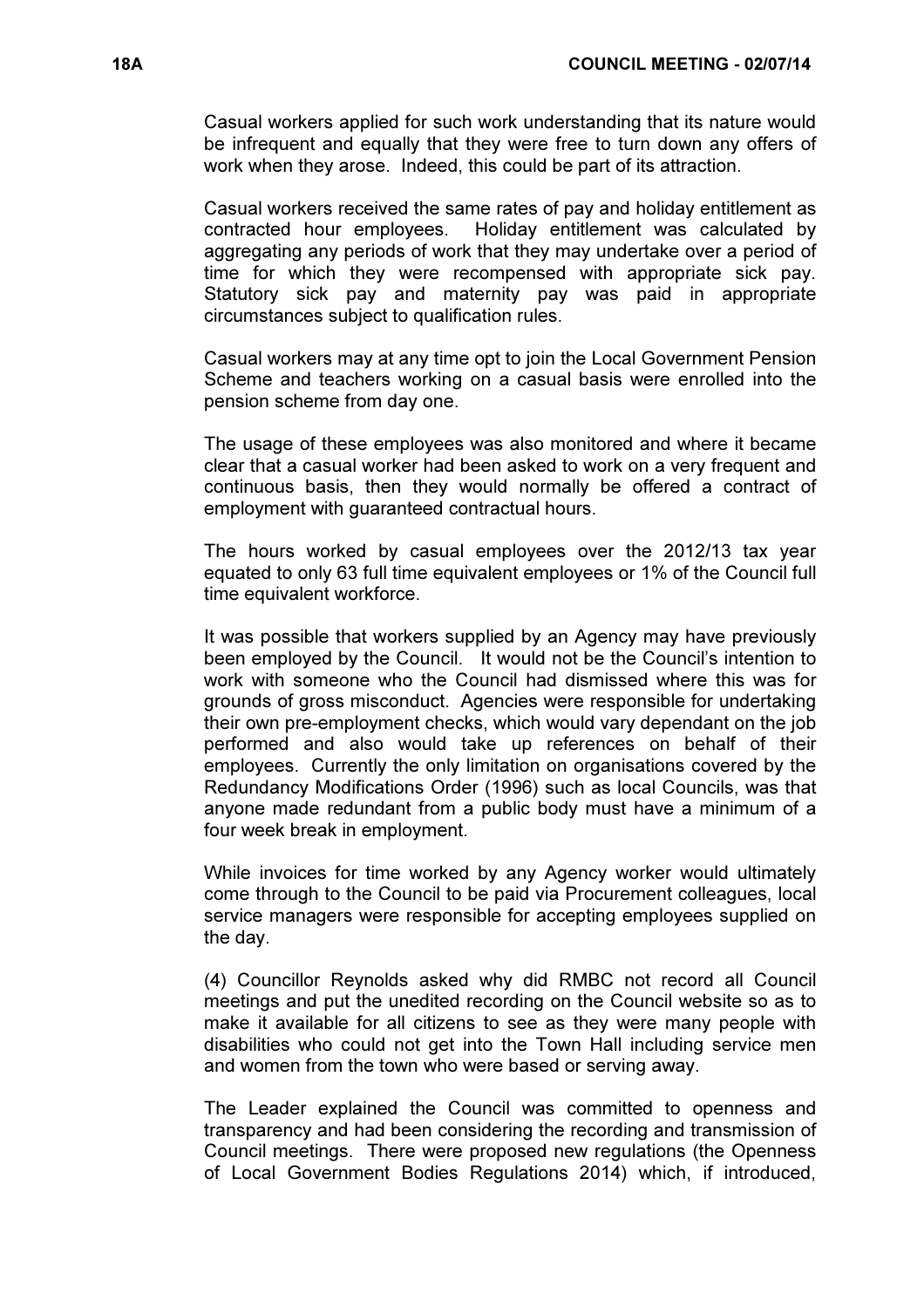would allow the public to film, photograph or make audio recordings of meetings. These regulations would inform the development of the Council's approach to the recording and transmission of its proceedings.

Councillor Reynolds pointed out that it was a relative easy procedure to stream the content of the meeting on the Council's website.

The Leader confirmed that with new technology it was relatively easy for those that were more technology minded.

(5) Councillor Turner asked what was the total cost to RMBC to get out of or replace the RBT Contract?

Councillor Wyatt explained that as previously explained by the Leader to this Council Chamber on the 17th April 2013, there was no 'cost' to the Council for ending the RBT Partnership. The Council made no payment for getting out of the contract early.

The Council paid BT for the investments it made in services, financial investments that RBT had been recovering through the charges for the delivery of services and payments that ended sooner than originally envisaged.

The Council had achieved substantial financial benefits since the early completion of the partnership through (a) savings made while reintegrating services into the Council and (b) income generated by providing a HR and payroll service to Doncaster Council. The ability and freedom to achieve these benefits was one of the key reasons for ending the partnership early.

Councillor Turner also asked why the Council had spent thousands of pounds on the joint venture only to realise that it had made a fatal error and was disappointed with the response.

Councillor Wyatt pointed out that even without the joint venture there would have been a cost to the services that were provided and the joint venture provided that level of investment that was required at the time. However, as time progressed it was decided that the contract would be terminated early in order to access the benefits that were achievable.

(6) Councillor Reeder asked had the Council already got enquiries for the land left vacant after the demolition of Doncaster Gate Hospital. If so what was the land to be used for by these potential developers, would it be commercial, hotel or housing?

Councillor Smith explained that the Council had received some informal interest from developers, but this had not included any details of developers' ideas or proposals. There would be a further formal marketing process commencing in July when the site was cleared. Any proposals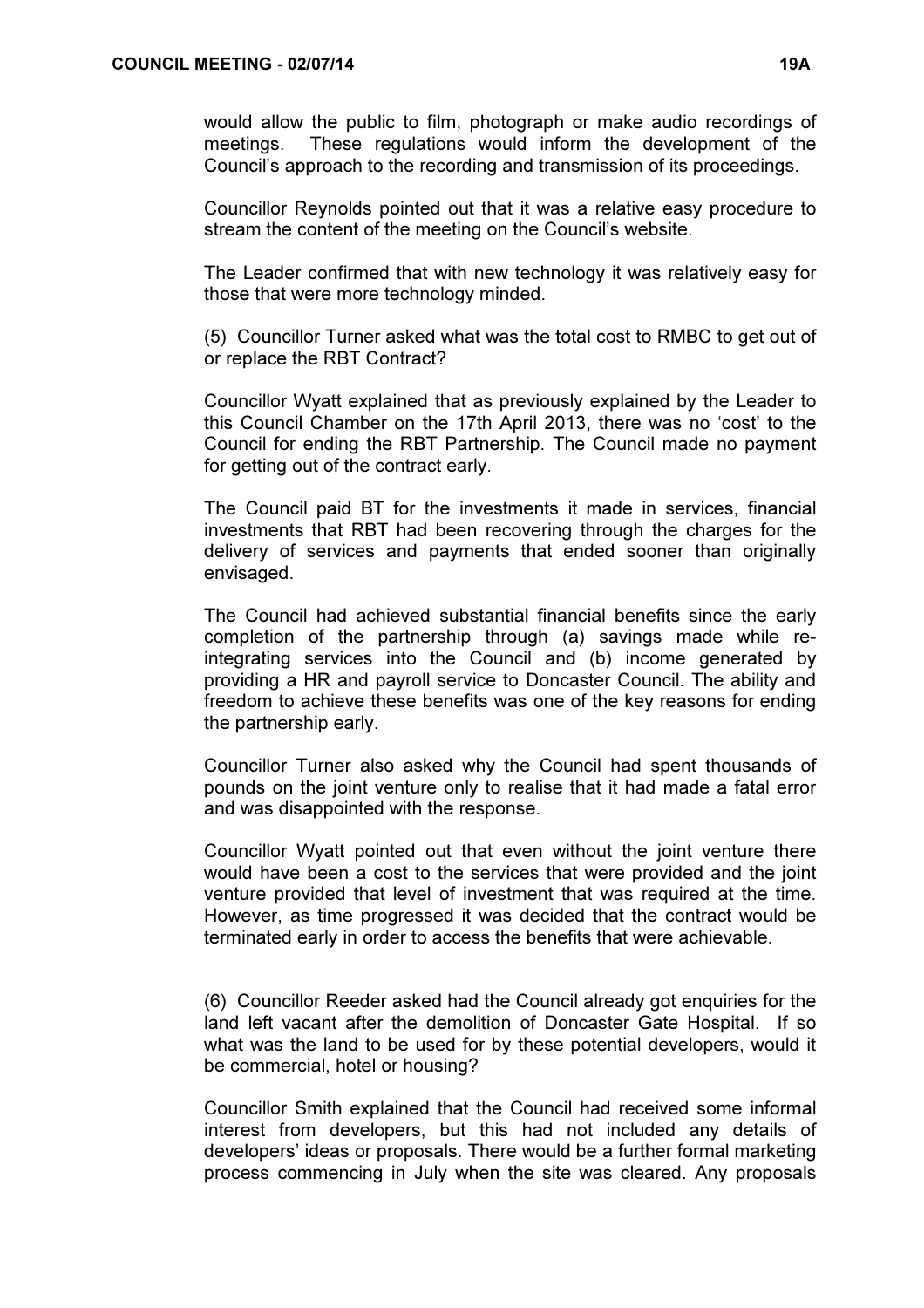submitted to the Council at the end of the marketing exercise would be brought forward for Cabinet to consider, before the site was finally sold.

The site could be suitable for C2 (care homes nursing homes etc.) C3 residential) and D1 non-residential institutions (clinics/health care etc.). This was included in the current draft of the sites and strategies plan to be consulted on later this summer so may be subject to change.

Councillor Reeder also asked what had been done with the stone.

Councillor Smith confirmed that this was in store.

(7) Councillor Cowles explained that a manifestation of mass immigration was that many school children did not speak English as a first language, affecting the education of existing pupils. What was the percentage of pupils in Rotherham whose first language was not English and were there schools where this percentage was greater than the national average?

Councillor Lakin confirmed that the percentage of pupils in Rotherham whose first language was not English was 9.5%. The national average was 14.5% and there were seventeen schools who were above this.

Councillor Cowles also asked if this number had increased over the last two years and which areas were most affected?

Councillor Lakin confirmed this would be responded to in writing.

(8) Councillor Parker why did Rotherham Council believe they have the right to deny a debate on the closure of Rotherham Sure Start Centres when a petition of 6000 signatures has been received?

The Leader explained that the Council's Policy with regard to handling and responding to petitions was developed in accordance with the Local Democracy, Economic Development and Construction Act 2009. The Council resolved that for a petition to be considered in a Council debate it must be supported by 5% of the population of the Borough. As the numbers supporting the petition in respect of the closure of Children's Centres did not reach this level a Council debate was not triggered.

A request had been made for the petition scheme to be looked at and this would be given further consideration.

Councillor Parker also referred to the schemes in Hull and Sheffield were reflected lower figures than in Rotherham which was smaller in population and asked why Rotherham's was so high.

The Leader explained that the scheme was developed in accordance with the relevant Act and consideration would be given to the scheme to see if the numbers reflected could be reduced.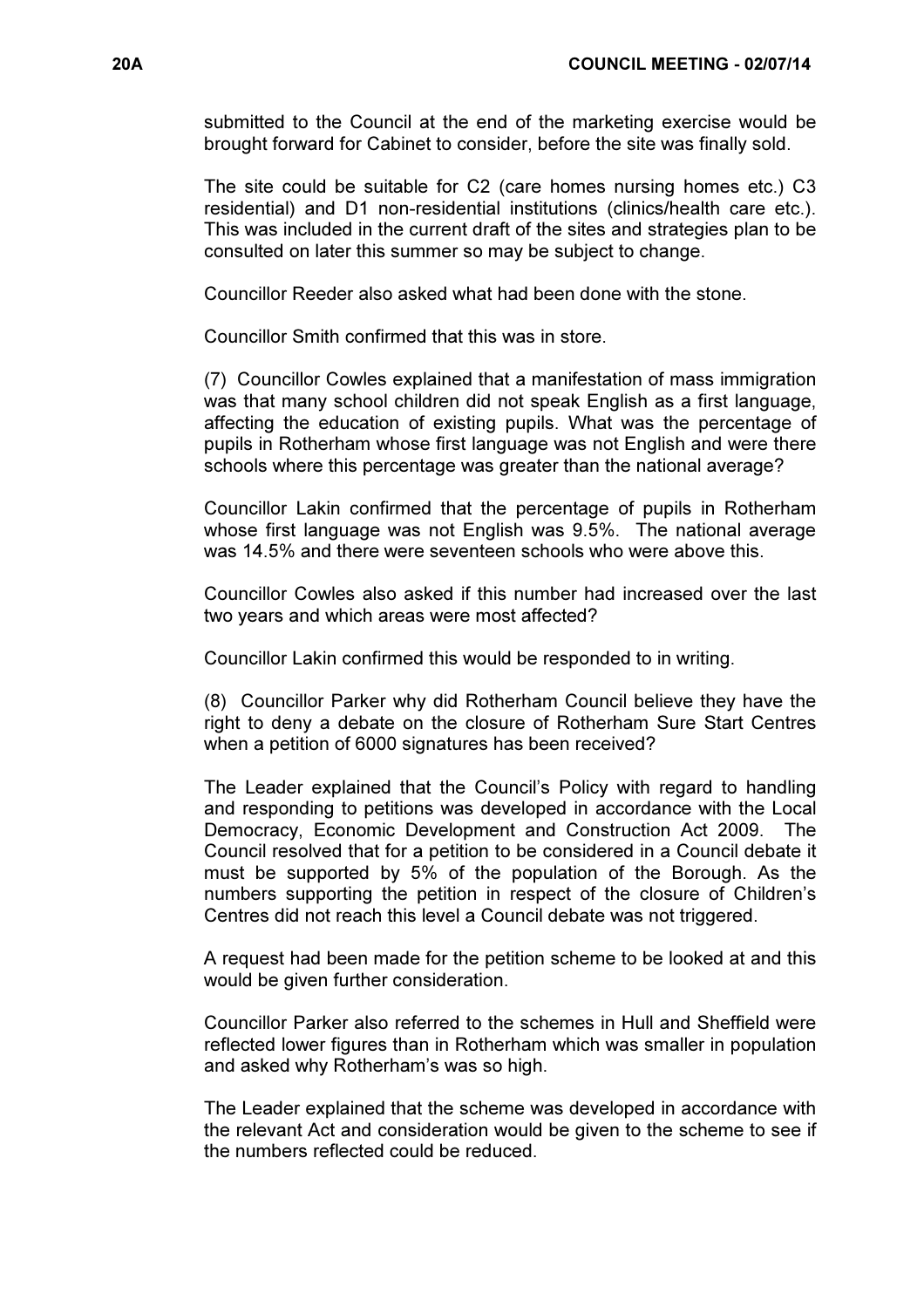(9) Councillor Gilding asked if efforts could be made to improve the "Gateway" roads into the town, because at the moment the impression being conveyed to visitors was that Rotherham was a third rate town?

Councillor Smith explained that the Council had, over recent years, invested £5 million in a Highway (Capital) Maintenance Programme which had reduced the proportion of main routes (A roads) whose condition required significant works from 5% to 3%; this compared very favourably to a national average of 6%.

Additionally, a £3 million investment had been made in Street Lighting LEDs for all main routes in Rotherham and would be delivered over a three year programme. The Council had also committed some of the Department for Transport highway grants to deal with issues relating to some of the 'A' roads such as Moorgate Road, The Whins and Meadowbank Road.

Some of these principal routes such as Bawtry Road have also benefited from the wild flower planting scheme which had attracted many positive comments from both residents and visitors to the Borough.

With regards to grass-cutting and street cleansing, the Council had to strike a balance between the places where people lived and the principal roads and gateways; the current approach was to give each an equal weighting in terms of resources to other areas of the Borough. Whilst it was possible to increase for example the frequency of grass-cutting on the principal routes into town, this would mean reducing what was done elsewhere. Officers were, however, working up options to increase the frequency of grass-cutting and improve the quality, and they would be asked to give consideration to the point that was being made as part of this work.

(10) Councillor C. Vines asked was it true that the green bin collection was to be removed and it would only be available to people who paid for the service in addition to the Council Tax they were paying now for this service?

Councillor Smith reported there had been no decision taken to introduce charges for the collection of green waste. Under the Controlled Waste (England and Wales) Regulations 2012, green waste was classed as domestic waste for which a reasonable charge may be made for collection.

As part of the budget proposals for 2014/15 budget the Council took the decision to operate the green waste service during the main growing season only, i.e. the service would cease operation with effect from Friday 31<sup>st</sup> October, 2014 and re-commence in April, 2015. During the winter period, residents would still be able to dispose of green waste at any of the Council's Household Waste Recycling Centres.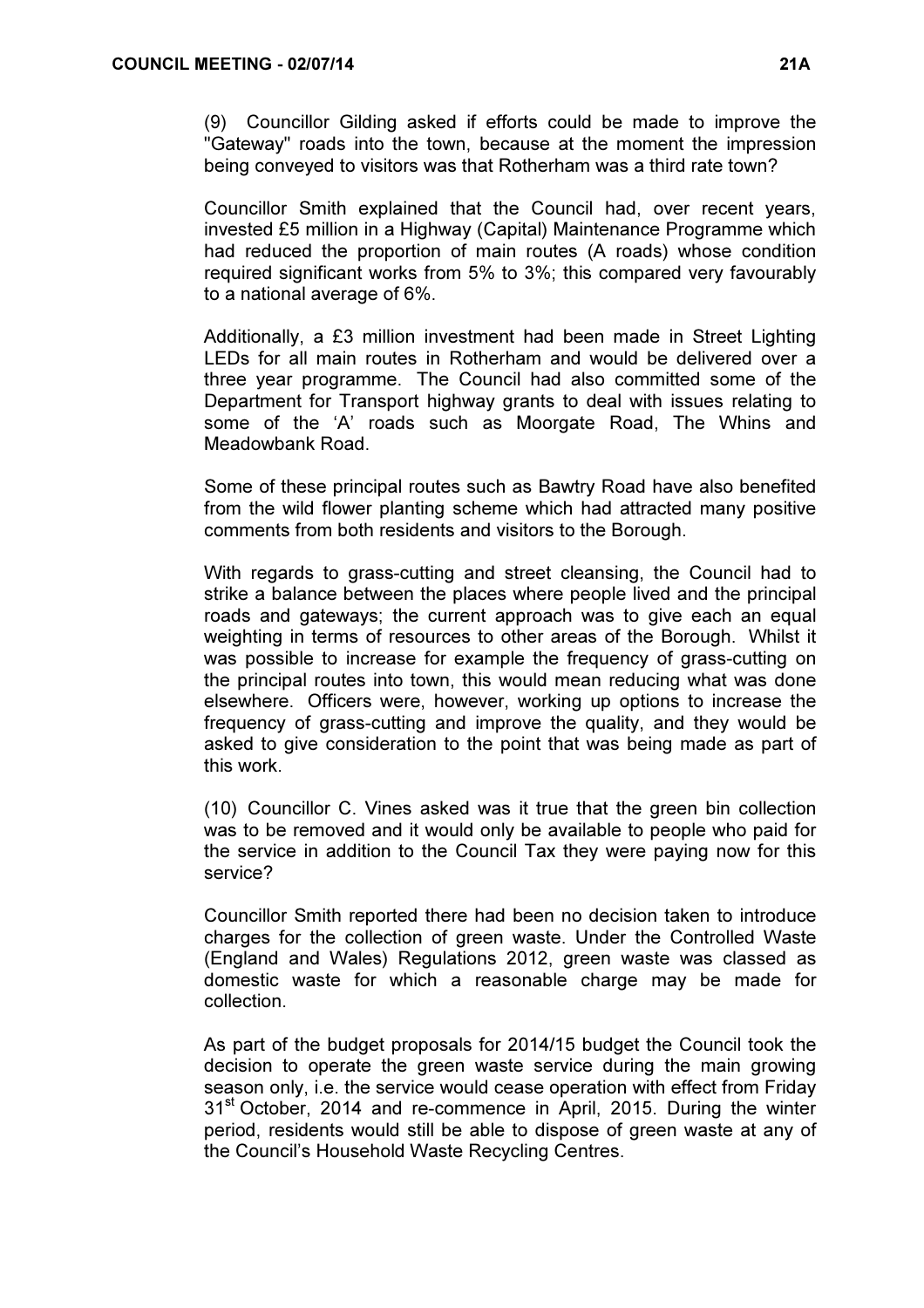(11) Councillor Hunter asked was the proposed new build school in the Eastwood area a direct result of the increase in Immigration in the area?

Councillor Lakin confirmed that there had been a shortage of primary school places in the central area of the Borough for several years due to the site location of the existing schools and the lack of space available to expand them which had been impacted upon due to a combination of factors such as rising birth rates in the area (rising birth rates was a national issue and several learning communities in the Borough have been impacted upon and school expansions have had to be facilitated to accommodate rising cohort numbers), relocation of people from other areas of the Borough due to financial/personal circumstances, relocation to Rotherham from other areas both regionally and nationally and new arrivals from outside the UK.

(12) Councillor Cowles referred to the numerous foreign visits which have taken place by senior Councillors during the past two years and asked if he could be informed of the ten most important tangible benefits to have accrued that have been implemented and how have they benefitted the lives of the ordinary tax payers of Rotherham?

The Leader explained that the key benefit of such trips were:-

- It allowed the Council to work with other towns/cities; exchanging ideas and best practice, which could be used to improve our service delivery.
- Business links with these places, potentially leading to inward investment; delivering jobs and increased business rates.
- Raising the profile of Rotherham, which was seen as an outward looking place rather than insular and inward looking.

Some specific benefits from the visits also included:-

- The RMBC Business Incubator Network receiving accreditation as the only Soft Landing Incubator in England which formed the basis of growth and prosperity ERDF funded project which had attracted approximately £800K of European funding into Rotherham. The project worked with Rotherham companies to assist their growth into international markets and to date had created 50 new jobs and assisted 81 businesses.
- Some overseas small businesses have set up in the Council's incubation centres after foreign visits. This also helped to establish co-operation with overseas incubators which gave a direct route to advice and support for Rotherham companies looking to access markets in those countries (i.e.Poland & Russia)
- Researching the background of incoming communities gives a greater understanding of their culture; influencing community engagement and project delivery in those communities. Rotherham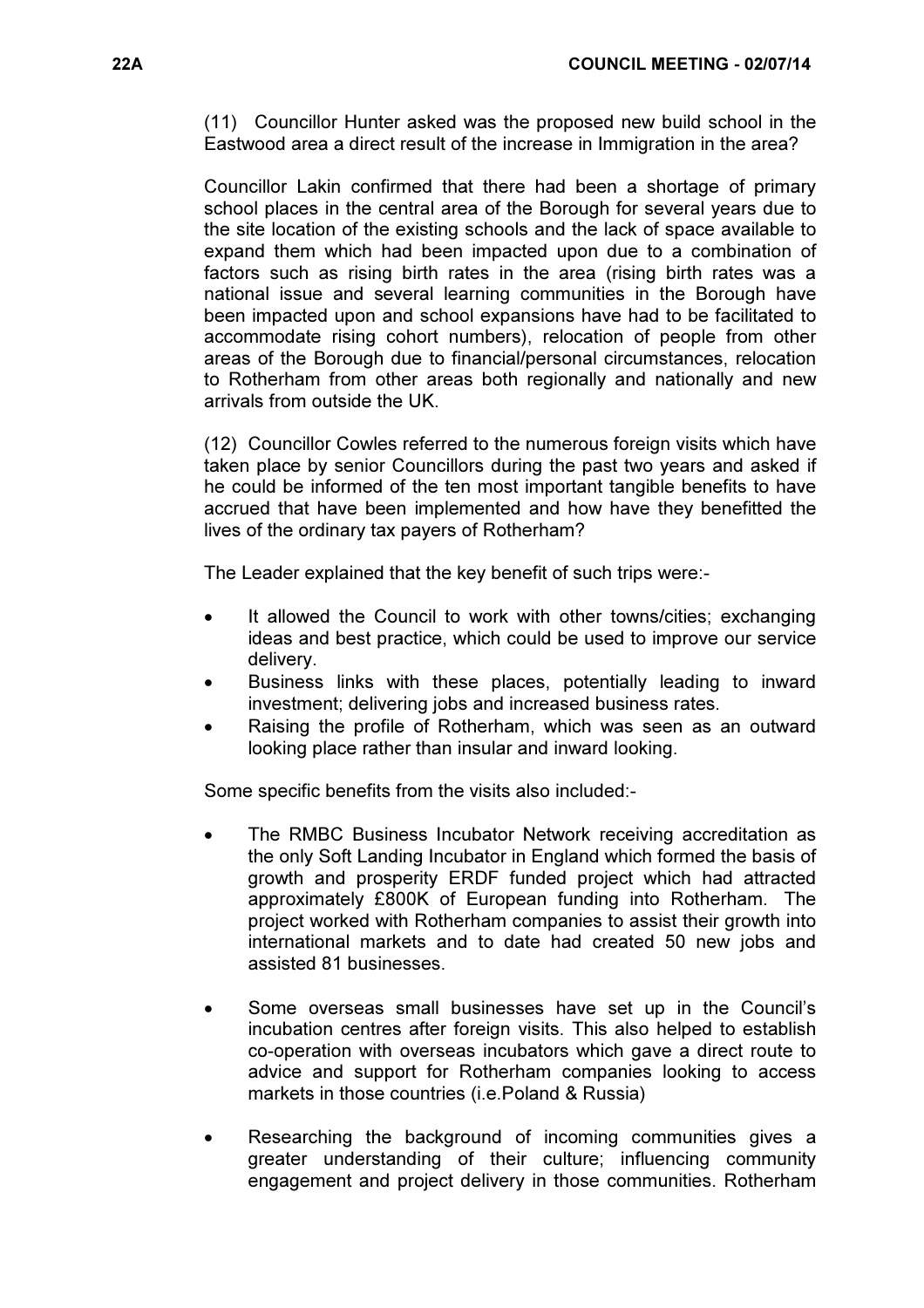continued to work with other UK towns on Roma migration issues and was considered to be an exemplar authority for its work with the Roma community.

- Arranging visits to the Borough by potential investors (i.e. China and Korea).
- Influencing European Policy making, and investment programmes. As an example, the EU (Going Local) Programme, which had involved LGYH and led to changes in the vehicle fleet and the use of electric vehicles.
- Encouraging inward investment in the city region:-
	- Sverdrup Steels Norway August 2012 New Investment.
	- **Liebherr** Switzerland August 2012 New Investment.
	- Moller UK Germany September 2012 New Investment.
	- Cetix Group Norway September 2012 Takeover & Investment.
	- Webhelp TSC France February 2013 Takeover.
	- Heckett Multiserve USA April 2013 Investment.
	- Connexion 2 USA May 2013 Take over.
	- Bradken Australia July 2013 New Investment.
	- S3-ID Singapore July 2013 New Investment.
	- Sarclad USA September 2013 New Investment.
	- Intersnack (KP Nuts) Germany October 2013 Takeover & Investment.
	- Maple Leaf Mexico October 2013 Takeover.
	- Electro Enterprises USA November 2013 New Investment.
	- Norham Plastics France November 2013 New Investment.
	- AMG Superalloys USA January 2014 Takeover.
	- Focus NDT USA June 2014 Takeover.
	- Esco GB Singapore June 2014 New Investment.

Answers to all questions that remained unanswered after the thirty minute guillotine would be provided for all Members in writing.

# A30 QUESTIONS TO SPOKESPERSONS

There are none.

#### A31 MEMBERSHIP ARRANGEMENTS 2014/15

Consideration was given to requests for:-

• To add Councillor Roche to the membership of the Planning Board and for Councillor Currie to be added as substitute for Rotherham South Area Assembly for the Planning Board.